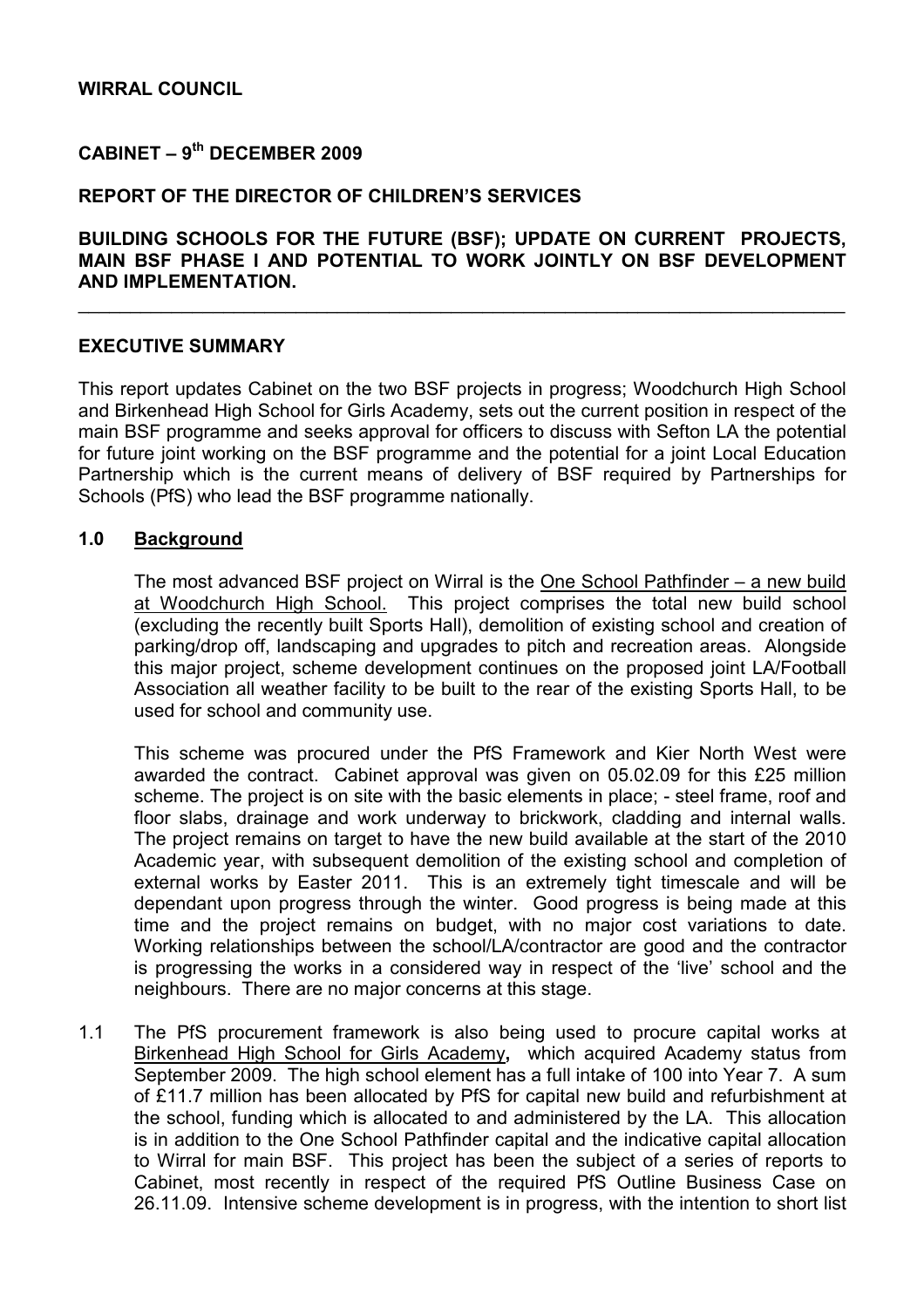bidders from the PfS Framework in February 2010, award the build contract in October 2010 and complete building works by July 2012. Currently, progress is in line with planned timescales, the appointed consultants and architects from the PfS framework are providing timely and appropriate support and direction and working relationships between the school/LA/PfS and the architectural/consultancy staff on this project are good. As a former independent school which has moved to state funding, a series of other discussions are taking place on issues separate to the capital project, for example staff access to LA services and training, information sharing and revenue budget issues.

- 2.0 The next element of BSF currently planned to follow the two schemes set out above is Wirral BSF Phase I. This is the first of three phases in the full BSF planned programme for Wirral. The position was most recently set out for Cabinet on 27.11.08.
- 2.1 As a result of the initial consultation across all authorities in 2003, Wirral was allocated a provisional timescale of entry into full BSF in Wave 12 in 2015. This was a later phase of the initial programme, based upon the national prioritisation of overall deprivation (Free School Meals) and examination performance in the authority. The allocation to Wave 12 also reflected the recent, substantial investment into the secondary school estate under the grouped PFI programme, the Aided school investment following the closure of St Benedict's and other major capital investments at Mosslands and Oldershaw.
- 2.2 PfS consulted further in 2008 on alternative timings and procedures for the later waves – Waves 7-15 of BSF. In response to this consultation, Cabinet approved a revised BSF submission on 26.06.08, which took the original submission and divided it into three phases (in the original 2003 consultation only a single submission could be made). In summary:
	- Phase I Birkenhead Secondary provision and the most urgent Secondary Special School renewal
	- Phase 2 Remainder of borough Secondary provision (excluding PFI and Aided) and other Special School works
	- Phase 3 Capital works at remaining schools, i.e. PFI and Aided (those schools with the most recent, significant capital investment).

 The 2008 PfS consultation allowed the BSF programme to be broken down into Phases or Waves. The Wirral phasing was aimed at linking BSF to both the falling secondary roll issues and challenges and the need to review Special School accommodation where investment has been more limited in recent years.

2.3 The PfS link to prioritisation based upon deprivation and examination performance meant that the Birkenhead proposals as Phase I had the best chance of increasing Wirral's priority rating for at least part of BSF. There was also a strong link to the most serious area fall in pupil numbers. From this re-submission PfS informed the authority in March 2009 that the Phase I listed at 2.2 above, had been re-prioritised ahead of the previous 2015 start date for Wirral. Along with around 30 other LA Phase I submissions, Wirral's Phase I has the potential to start in the period 2011-2015, subject to being able to satisfy the PfS Readiness to Deliver criteria and having robust plans in place to deal with school organisation/capacity issues as well as the Transformation/Standards raising agenda.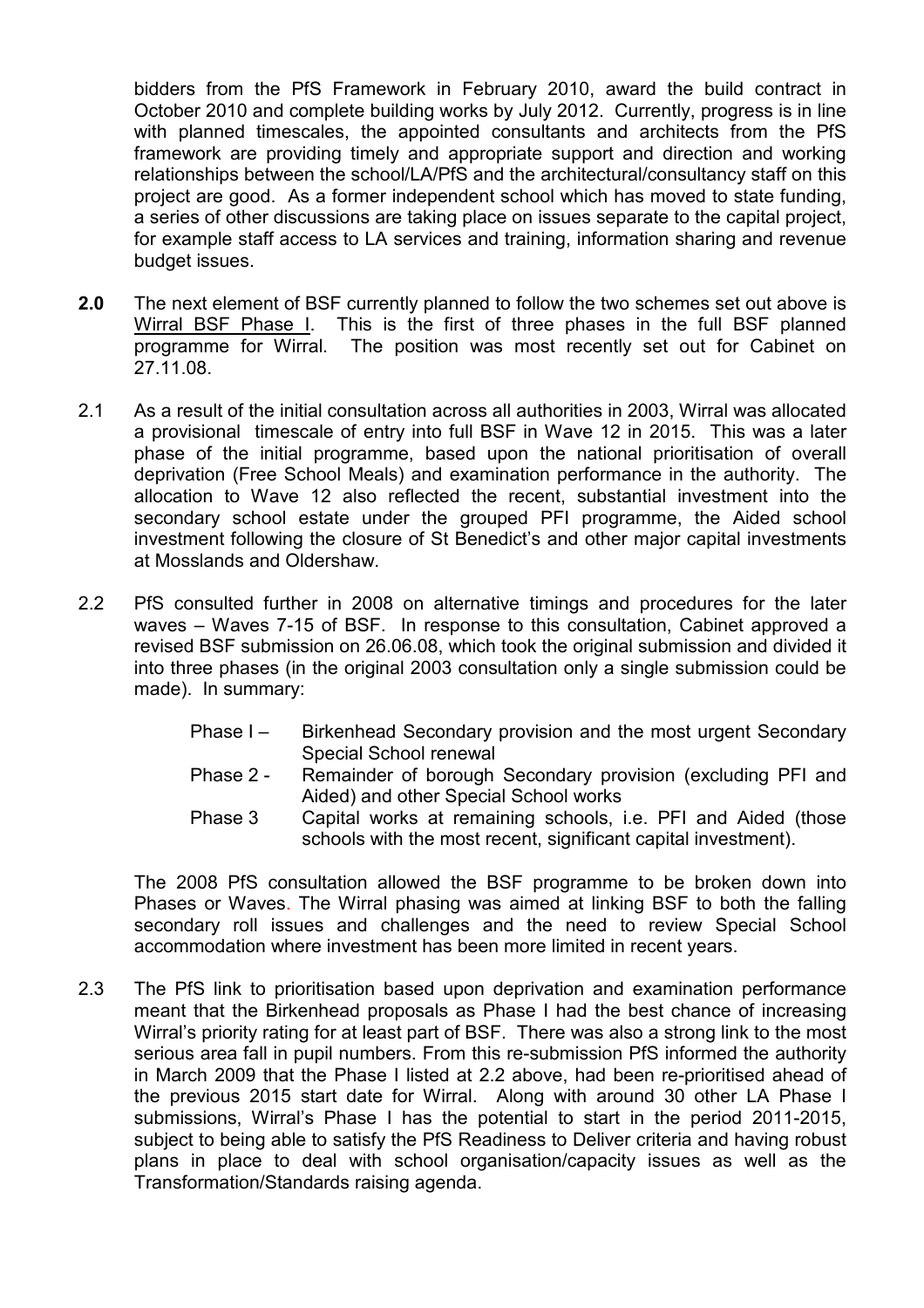- 2.4 Following the indication of priority from PfS, it is up to each authority to decide when to demonstrate their preparedness to deliver, via the submission of a Readiness to Deliver document. There is no final deadline for submissions, authorities are encouraged not to submit Readiness to Deliver submissions until they are fully prepared, have resources in place and have a clear timeline for delivery.
- 2.5 Currently PfS require authorities entering full BSF to set up a Local Education Partnership (LEP) in order to deliver BSF. Any authority which does not want to procure BSF through a LEP has to demonstrate a robust, acceptable alternative to the satisfaction of PfS. Wirral, like most authorities, does not currently have a relevant local procurement framework in place which would allow opt out from the LEP requirement. A LEP is a public private partnership which comprises a private sector partner (PSP), the local authority (LA) and BSF Investments managed by PfS. The PSP has an 80% stake, the LA 10% and BSF Investments 10%.
- 2.6 The LEP is the PfS procurement model for very large scale capital investment, for smaller scale, individual schemes the PfS Framework can be used, using preprocured contractors on conventional contractual arrangements, as has been used for the One School Pathfinder and Birkenhead Girls Academy (Academy 1).
- 2.7 Before starting work on preparing the Readiness to Deliver (RtD) submission to PfS for Phase I main BSF, proposals for secondary reorganisation in Birkenhead must be confirmed. There are a number of reasons why this is the case. Firstly, any RtD submission which does not address the surplus place challenges will not be approved. Secondly, decisions on Birkenhead mainstream provision will shape the remainder of Phase I BSF in respect of remaining secondary provision, particularly St Anselm's Catholic College which has some very poor accommodation and the special school schemes to be included in Phase I BSF.
- 2.8 There are also significant resource and funding issues in respect of the development of a Readiness to Deliver submission for Phase I BSF. Additional specific project staff would need to be engaged, either directly or via consultants, both to manage the project and also provide financial and legal support. To date the One School Pathfinder and Academy I are being managed by existing staff alongside other projects and workstreams, the scale of full BSF means that it would be impossible and unacceptable to PfS to attempt to manage full BSF in the same way. There are also specific financial requirements in setting up the LEP, contributing the 10% stake in the LEP and agreeing the PfS requirement to meet any shortfall in build costs for the programme.
- 2.9 It is against this background that a number of authorities have looked to set up 'joint LEPs' e.g. Salford/Wigan, Blackburn with Darwin/Bolton. This has led to the sharing of issues and costs. Early exploratory discussions have taken place between the relevant officers in Wirral and Sefton to consider the potential for joint working on BSF and a joint LEP should PfS continue to require the LEP structure for BSF procurement.
- 2.10 The idea to consider joint working builds upon some information sharing and support at officer level to date on the One School Pathfinder projects in Wirral and Sefton, procured under the PfS Framework, both with a negotiated single bidder and contract award to Kier and both are in construction. The joint discussions between officers have been helpful to both projects to date.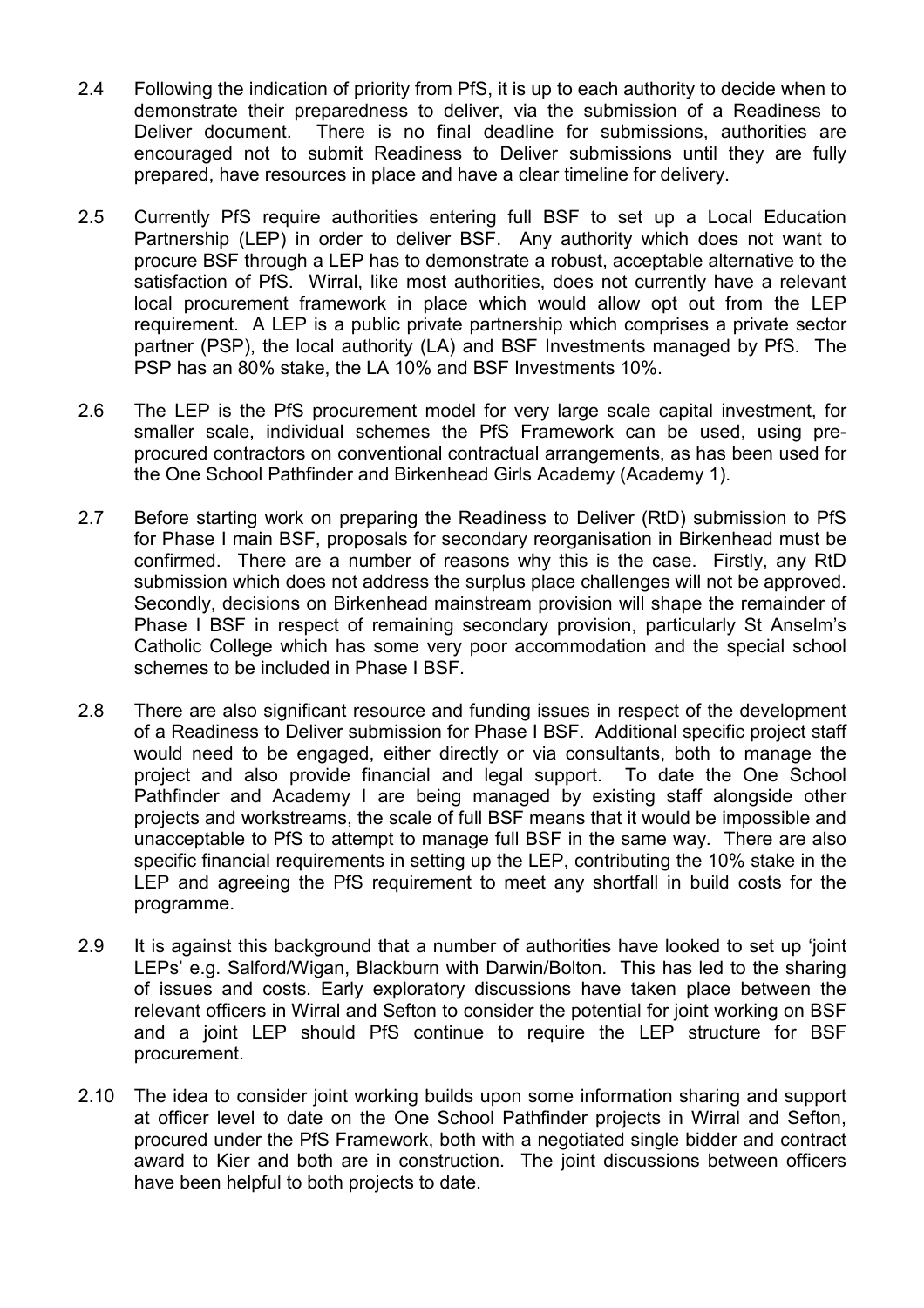- 2.11 From this work, it has become apparent to both authorities that there may be merit in developing joint working on BSF further, in particular as:-
	- Both authorities are based in the same region and are easily accessible to each other in close proximity
	- Both authorities are Metropolitan bodies of similar size and facing a similar range of financial, social and school organisational challenges
	- In addition to the One School Pathfinder projects, both authorities are exploring the provision of Academies
	- Both authorities Phase I full BSF proposals include significant special provision
	- There is a good deal of 'common ground' in how each team of officers has approached the One School Pathfinder and wider BSF to date.
- 2.12 Taking the existing links further could be in the form of greater information sharing, and joint procurement of specialist consultants, through to a joint LEP to cover BSF works in both authorities. The further any joint working BSF partnership progresses the greater the potential for benefits to both authorities, in particular:-
	- The size and commercial value of the contracts from both authorities being combined, both the construction/Local Education Partnership 'contracts' and those needed to support BSF e.g. financial and legal, would be more attractive to the market than two, smaller LA contracts. This is particularly the case when BSF work in Wirral and Sefton is compared to the much greater size of contracts to be bid for in some areas nationally.
	- Joint working is likely to produce a greater level of contractor/partner interest, as it allows for continuity of work across a greater number of projects, leading to procurement benefits and work planning for various trades. It also offers a more cost effective management and consultant structure to be developed.
	- Joint working, in particular the development of one LEP, would allow for cost sharing between the authorities. In terms of the substantial costs of setting up a LEP it would allow each authority to fund 50% of the LEP rather than 100% of each of two separate LEPs.
	- It would allow two LA schools capital/BSF teams to benefit from working together. Sefton are about twelve months ahead of Wirral in developing full programme BSF which means a wealth of experience to date for Wirral to link up with. Wirral has other experience to offer, for example in school PFI, which will be new to Sefton CYPD but which Wirral has been involved in, on a fairly large scale, for over ten years.
	- Both authorities are similar in size, the staff teams are similar, the budget and other challenges facing the two LA's are similar. Both have One School Pathfinder schemes on site, with the same contractor, Kier and both Phase I BSF programmes include mainstream and special provision. Both authorities have Academy proposals at various stages of development.
- 2.13 This report seeks approval to continued discussions and sharing of information. There are no financial implications at this stage. Sefton will know the outcome of their Readiness to Deliver in the next few weeks from PfS and from that stage, once approval is in place, will be seeking to progress as quickly as possible to the development stages. If approval is given to further discussions and further positive progress is made, it is likely that a Memorandum of Understanding between the authorities would be required to be drawn up and approved by Cabinet. This would be the subject of a future Cabinet report.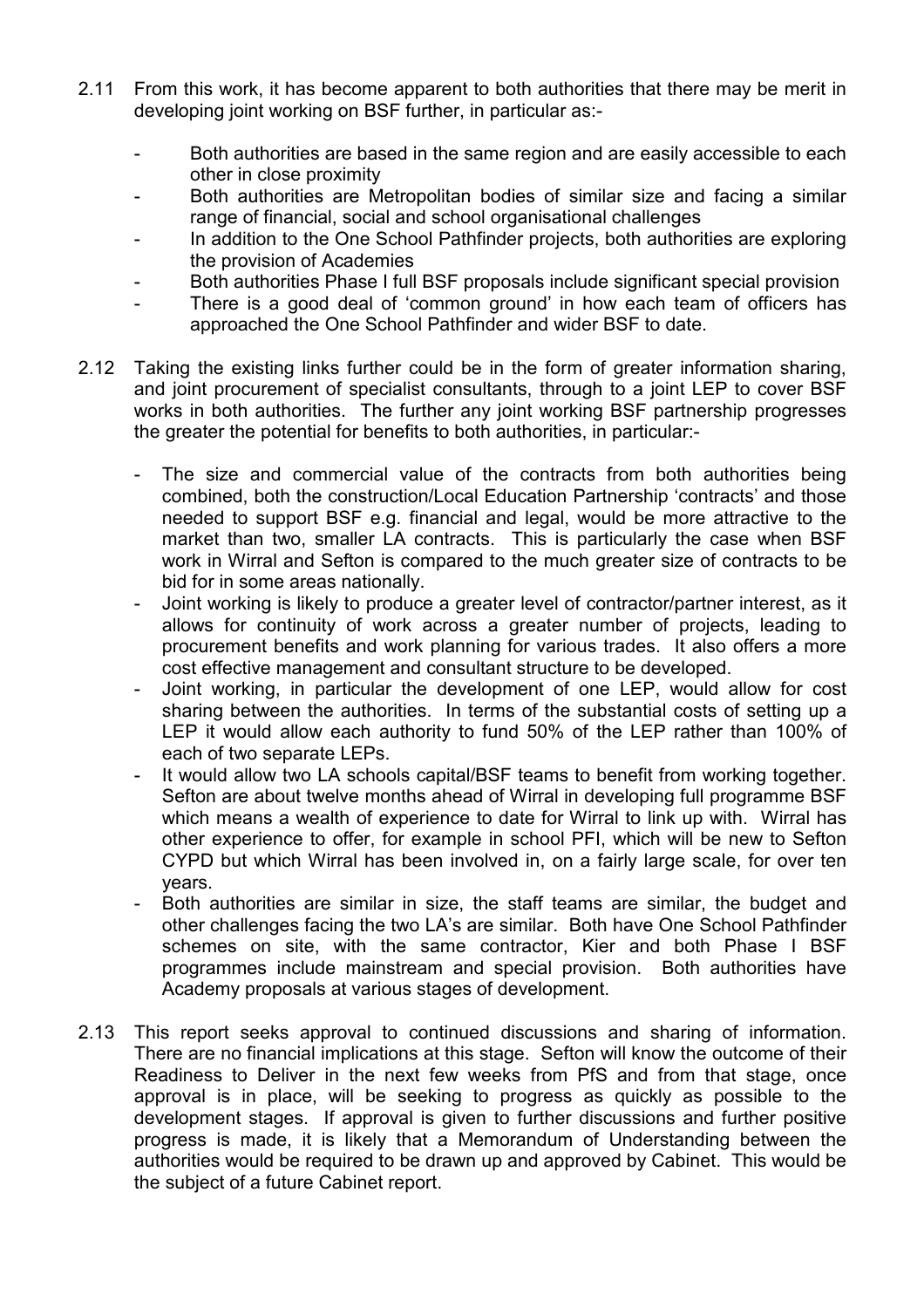# 3.0 Financial and Staffing Implications

 There are none arising directly from this report. Greater joint working would offer potential to share some staff, consultancy and direct costs between two organisations, to the benefits of both.

# 4.0 Community Safety Implications

 All new and refurbished premises are designed to enhance security and safety of users.

#### 5.0 Local Agenda 21 Implications

 Further investment in school accommodation will address environmental and energy usage issues in below current standards accommodation.

#### 6.0 Planning Implications

Full planning approval is in place for the Woodchurch High School project and the relevant approval will be applied for in respect of capital work at Birkenhead High School for Girls Academy and all future projects.

### 7.0 Anti-poverty Implications

Investment through BSF is intended to support the drive to improve outcomes for children, provide a wide range of opportunities and contribute to the narrowing the gap agenda.

# 8.0 Equal Opportunities Implications

There are none arising directly from this report. The new Woodchurch High School is fully accessible and the works at Birkenhead High School for Girls Academy will improve access.

#### 9.0 Human Rights Implications

There are none arising directly from this report.

#### 10.0 Local Member Support Implications

BSF has implications for all Wards.

#### 11.0 Background Papers

Contract working papers for Woodchurch High and Birkenhead High School for Girls Academy

PfS Guidance document on joint working.

# RECOMMENDATIONS

That Cabinet: